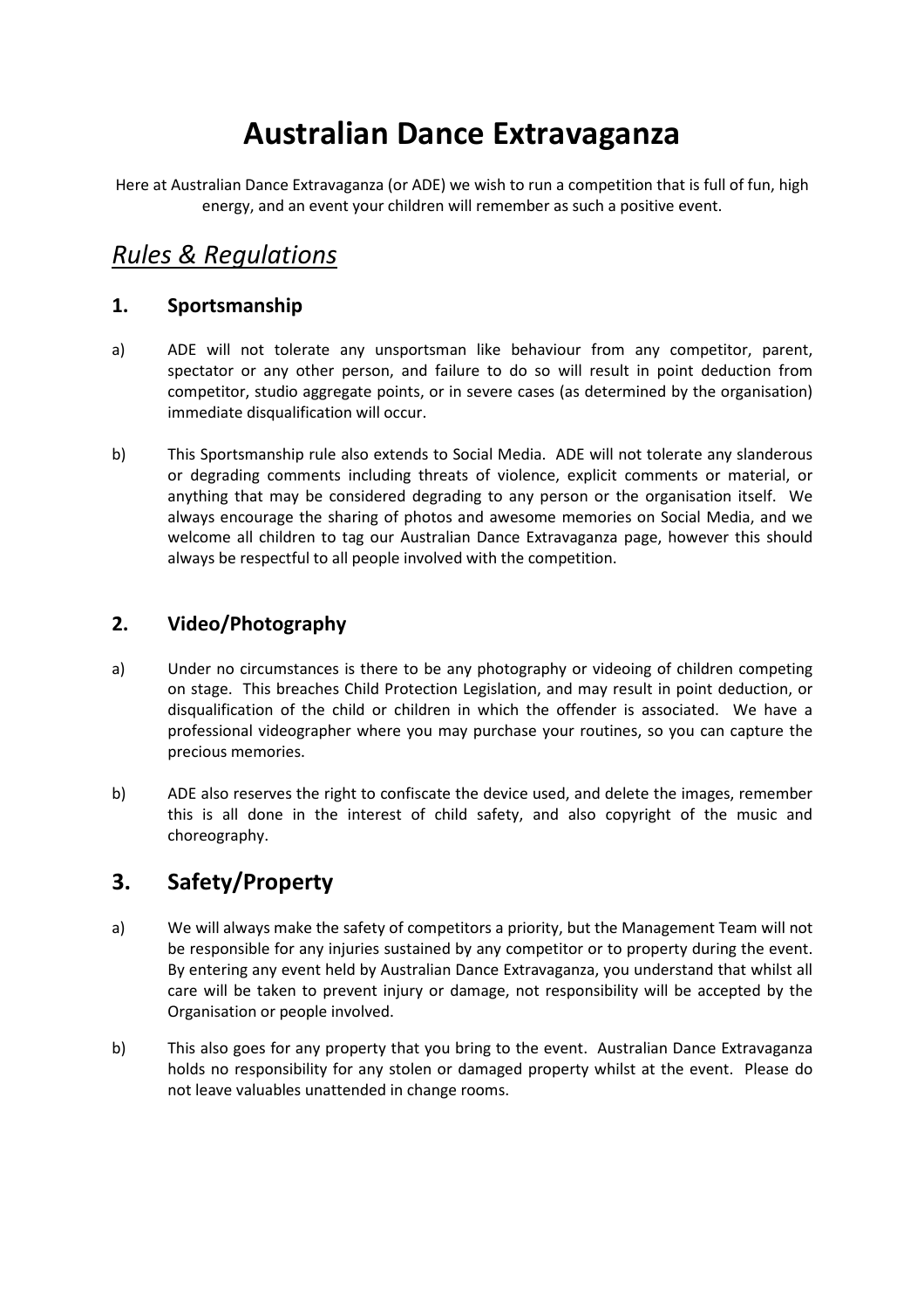#### **4. Dance Genres**

**Please note: not all genres are offered in all locations.** 

- **a) Acrobatics** A routine demonstrating both dance and acrobatic or rhythmic gymnastics movements, including tumbling, balance work and flexibility, of equal strength. Routines must be 50% choreography and 50% skills, movement should link into tricks and/or passes in a fluid style. The use of mats is strictly prohibited. Curtains may be used for props.
- **b) Broadway Jazz** A Broadway themed Jazz routine, along with stylized moves must be performed to music that is from a Broadway or Cinematic musical. No more than three (3) acrobatic tricks. A tumbling and aerial sequence is not one trick. The number of acrobatic moves in the sequence will be counted independently. Dancers OPEN for Jazz are automatically OPEN for Broadway.
- **c) Classical Ballet** If the venue has a restriction on roisn then no rosin shall be permitted. Any recognised formal classical method can be performed. Classical music (without vocal accompaniment) must be used. No stage or hand held props in solo performances must wear appropriate traditional ballet attire including tights and pumps or pointe shoes, and the competitor must wear a short tutu only in a solo section. Romantic tutus may NOT be worn. Variations can NOT be performed.
- **d) Contemporary** A fusion of dance styles using balance & control. This section recognizes methods such as the Cunningham technique - the body's line of energy Graham technique the use of contraction, release, fall & recovery Limon technique - gravity and weight, suspension, fall & rebound and Jason winters syllabus technique. No more than three (3) acrobatic tricks. A tumbling and aerial sequence is not one trick. The number of acrobatic moves in the sequence will be counted independently.
- **e) Demi Character** This genre is based on any recognised formal classical ballet technique. Portrayal of a storyline must be as strong and equal to the dance content. It cannot be a repertoire. Props & curtains may be used Classical or Semi Classical music to be used (without vocal accompaniment).
- **f) Hip Hop** Hip-hop refers to street and funk dance containing a wide range of styles and, includes primarily breaking, locking and popping. Choose music carefully. This is a student/family orientated festival. Lewd and inappropriate lyrics and extreme language will not be accepted, and may result in point deduction or disqualification at the discretion of the adjudicator, and/or the organisers No more than three (3) acrobatic tricks. A tumbling and aerial sequence is not one trick. The number of acrobatic moves in the sequence will be counted independently.
- **g) Improvisation** This section is entirely about musical interpretation nothing else. After listening once to the music set by the adjudicator, the candidate will then be required to perform an improvised routine showing their own interpretation of the music piece. No costumes to be worn No logos or studio uniforms to be worn.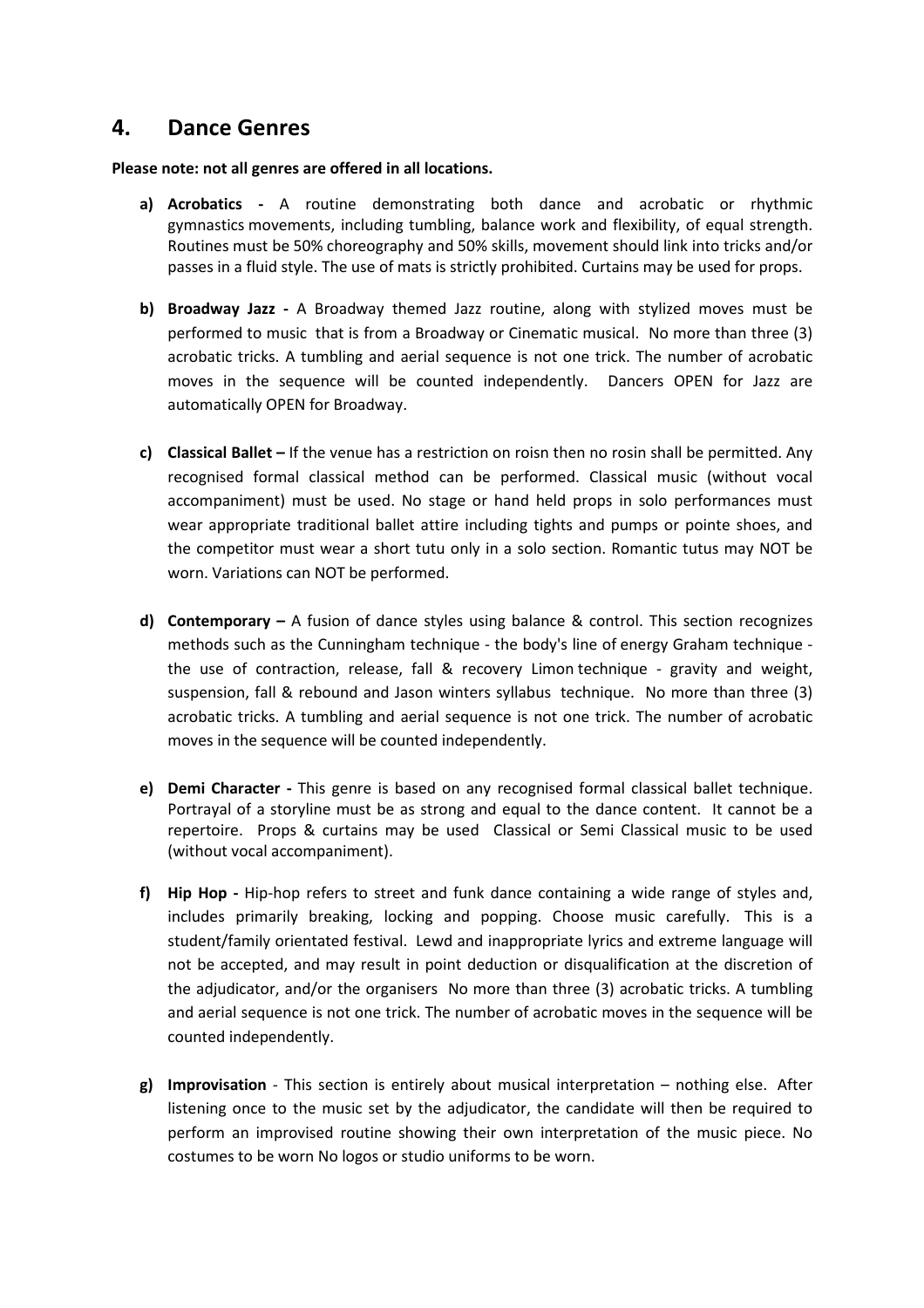- **h) Modern Jazz –** Can be based on modern dance or commercial jazz. Minimal miming is accepted. No more than three (3) acrobatic tricks. A tumbling and aerial sequence is not one trick. The number of acrobatic moves in the sequence will be counted independently. Dancers that are OPEN for Jazz are immediately OPEN for Broadway and vice versa.
- **i) Musical Theatre** A routine consisting solely of singing. Songs are to be in musical theatre style and may be from Disney, Stage Musicals or Musical Movies. No vocals are to be on the backing track. There is no dance component, however the performance is judged on overall performance, including voice and stage presentation.
- **j)** Neo Classical Dancers are to perform with true classical technique and lines. However, there can be minimal diversion from the balletic aesthetic to include flexed hands and feet, angular arm lines and some parallel work with unconventional formations of dancers and groups. It does not include acrobatic or gymnastic tricks, nor are the styles of slow modern lyrical, contemporary or Negro spiritual permitted. Music from any era, instrumental or vocal, may be used Minimal props Ballet pumps, or point shoes, or bare feet only Simple costume with no trim or embellishments (this includes sequins, pearls etc)
- **k) Own Choreography** Students are to create their own routine for this section. Develop their own concept, costume, choreography and music selection. The routine can be any genre and should follow the rule in line with the standard section for that genre. Routines must be danced by the choreographer.
- **l) Song & Dance** Any genre of dance or comedy may be used to present this section. NO voice over or backing vocals can be used during the competitor's own singing segment/s of their item. Voice over or backing vocals may be used in the dance segment of the routine. The singing segments and the dance segment of the song & Dance routine should be evenly balanced and equally strong. Curtains may be used. Please note that this should be 50% Singing & 50% dance. The time limit for this genre is 4 minutes for everyone.
- **m) Tap** A routine consisting of any style of tap technique, routine should be primarily tap work. No audible tap sounds are permitted on music. Must perform to one piece of music. No Medleys accepted in this section. A limit of 1 acro trick is allowed in this genre, A row of tricks is not permitted as this will be counted as individual tricks, and be over the 1 allowable trick.
- **n) Ultimate Dance Challenge** This is an improvisation event whereby the children dance on stage at the same time, (audition style). The adjudicator will keep children on stage as the competition goes, and will change up the Genre's along the way. This will come down to a final 5 dancers and 1 winner will be chosen. Competitors are only allowed to wear black dance wear (eg. leotard, or crop top & shorts). No studio logos are allowed.
- **o) Production** This is a professional performance style number, similar to opening concert numbers. There is no restriction on style or styles performed and can be a combination of many genres. The sky is the limit with this category, as long as it fits within our family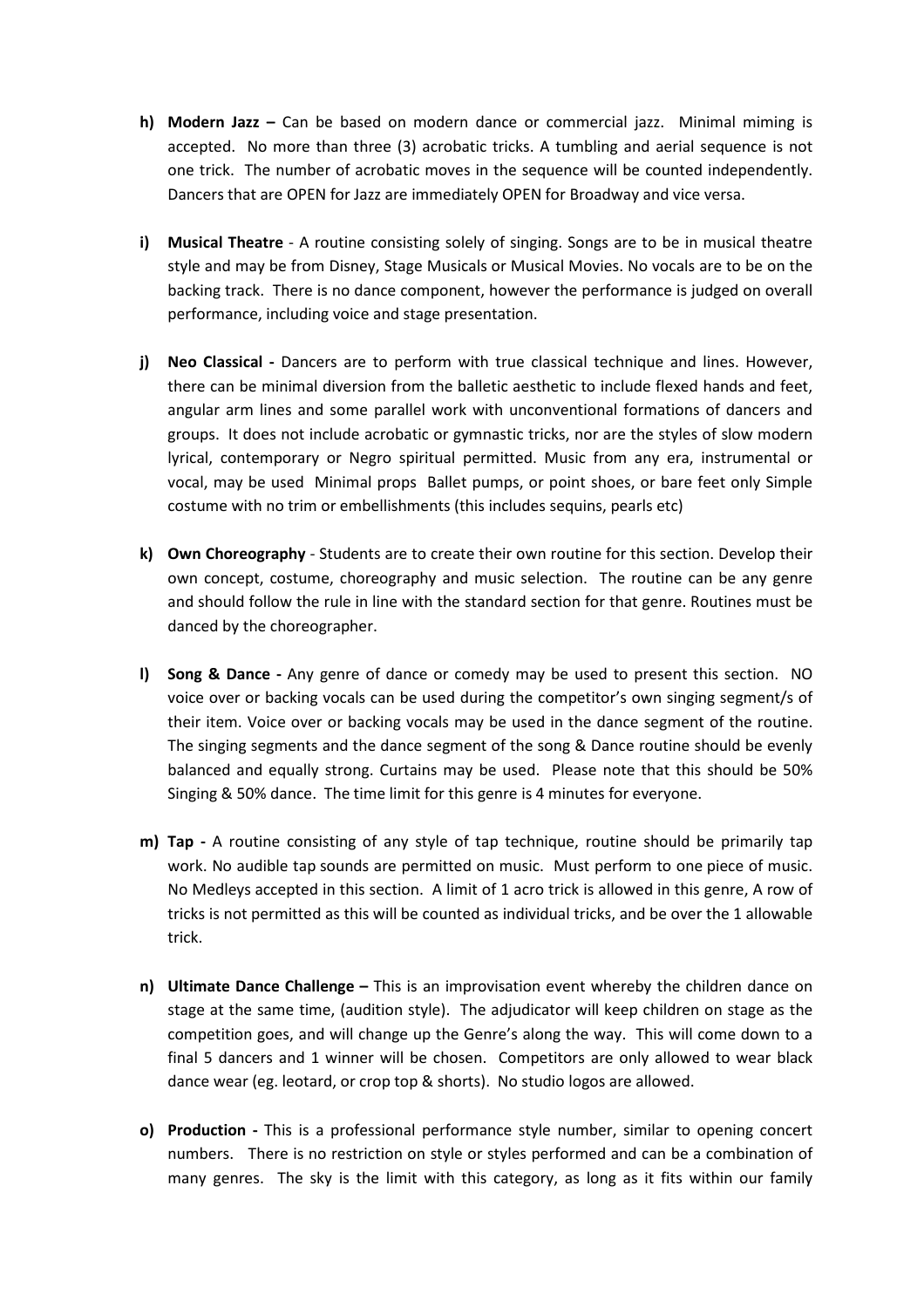friendly code of practice and is not considered unsafe to any person or property within the theatre. There will be a cash prize for the winner providing we have more than one studio entry.

**Please note** In all troupe performances, any time the same trick is executed simultaneously, by more than one competitor, this will be considered one trick. Please also note that a 1 point deduction will be enforced for each acrobatic trick executed over the allowable number in troupe performances and 5 point deduction for each acrobatic trick executed over the allowable number in solo/duo performances.

## **5. Time Limits**

- **a) Solos & Duo/Trios –** (Unless otherwise specified) a maximum of 2mins 30sec for all 12&Under solos, and 3 minutes for anyone 13&Under and above.
- **b) Troupes** All troupes are a maximum of 5 minutes.
- **c) Production** must be at least 5 minutes long, but no longer than 10 minutes.
- **d)** The time starts from the beginning of the soundtrack, or the first dance movement (whichever is  $1<sup>st</sup>$ ) and will stop at the end of the soundtrack, or the final dance movement. (not including curtsey/bow and exit of stage)
- **e)** Please note a 5 point deduction may be applied at the discretion of the adjudicator or event organisers.

## **6. Classifications (solos only)**

- **a) Novice** A novice dancer is any dancer who has not received a  $1^{st}$ ,  $2^{nd}$  or  $3^{rd}$  placing more than twice in a novice section, or if the dancer has received  $1<sup>st</sup>$  2<sup>nd</sup> or 3<sup>rd</sup> in an unclassified event for that particular Genre they are automatically deemed an open dancer. Any dance competition that does not have Novice or Open classifications is considered an unclassified event. Please note, as soon as the dancer has danced in an Open section then they will be automatically deemed an open dancer.
- **b)** Open An open dancer is one who has placed either  $1^{st}$  or  $2^{nd}$  and  $3^{rd}$  more than twice in any novice event for that genre, or if the dancer has received  $1^{st}$   $2^{nd}$  or  $3^{rd}$  in an unclassified event for that particular Genre they are automatically deemed an open dancer. Any dance competition that does not have Novice or Open classifications is considered an unclassified event. Please note, as soon as the dancer has danced in an Open section then they will be automatically deemed an open dancer.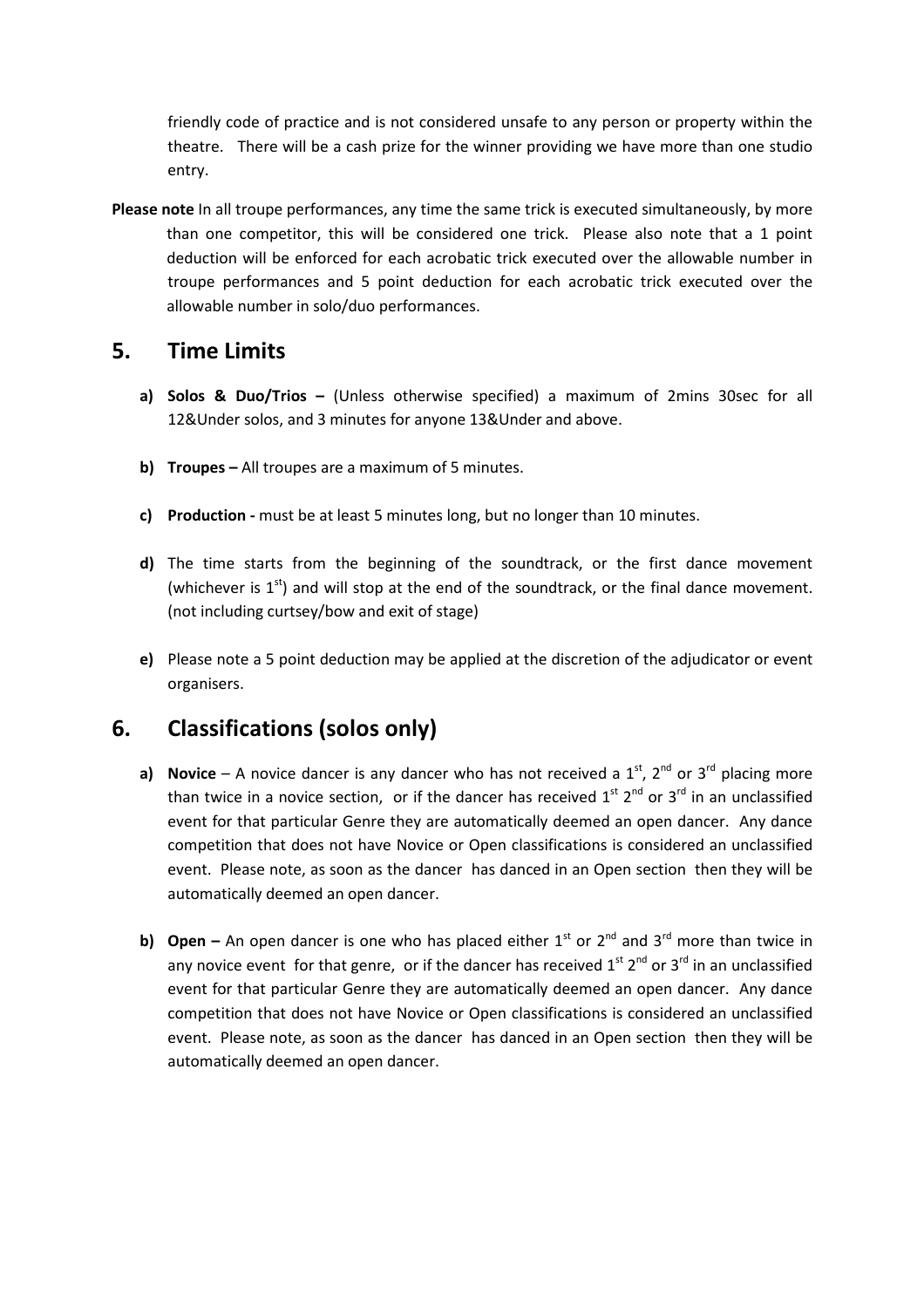#### **7. Troupes**

**a)** A Troupe must consist of 5 or more dancers.

## **8. Age of Competitors**

**b)** The age of the child on the  $31<sup>st</sup>$  December the previous year is the age they will be considered for any Australian Dance Extravaganza event.

### **9. Championships**

- **a) Elite Championship** This is based on the theatrical style of dance. The competitor must dance 2 of the following Genres. Please note they must compete in the solo section of the genres chosen with a different dance. Acceptable Genres are – Acrobat, Broadway Jazz, Contemporary, Modern Jazz, Lyrical, Song & Dance or Tap. Time limit of 3 minutes applies to this Championship, regardless of age.
- **b) Classical Championship -** This is based on the Classical Genres. The competitor must compete with a Classical Ballet dance plus either a Demi Character or a Neo Classical. Please note they must compete in the solo section of the genres chosen with a different dance. Time limit of 3 minutes applies to this Championship, regardless of age.
- **c) Tap Championship –** A routine consisting of tap technique & primarily tap work. No audible tap sounds are permitted on CDs. Must perform to a slow & quick routine to continuous music (Medley) with no intro into speed. Competitors must enter Tap Solo section but must not repeat the same routine or part thereof. Time limit for this is 4mins.

#### **10. Music:**

- **a)** Music needs to be emailed to australiandanceextravaganza@gmail.com not later than one week prior to the competition.
- **b)** Please bring a backup on another device (such as USB, IPod or Smartphone). Please note that Australian Dance Extravaganza accepts no responsibility for loss or damage of such devices.

#### **11. General Rules:**

- **a)** A Solo is a single dancer dancing on stage at one time. No other person is allowed on stage at any time during the dance.
- **b)** A solo dancer may only compete once in any section.
- **c)** A dancer may only compete once in any Duo/Trio Section. Please note that this will be at the discretion of the organisers, and permission may be granted for a dancer to compete in more than one Duo/Trio if circumstances are deemed reasonable.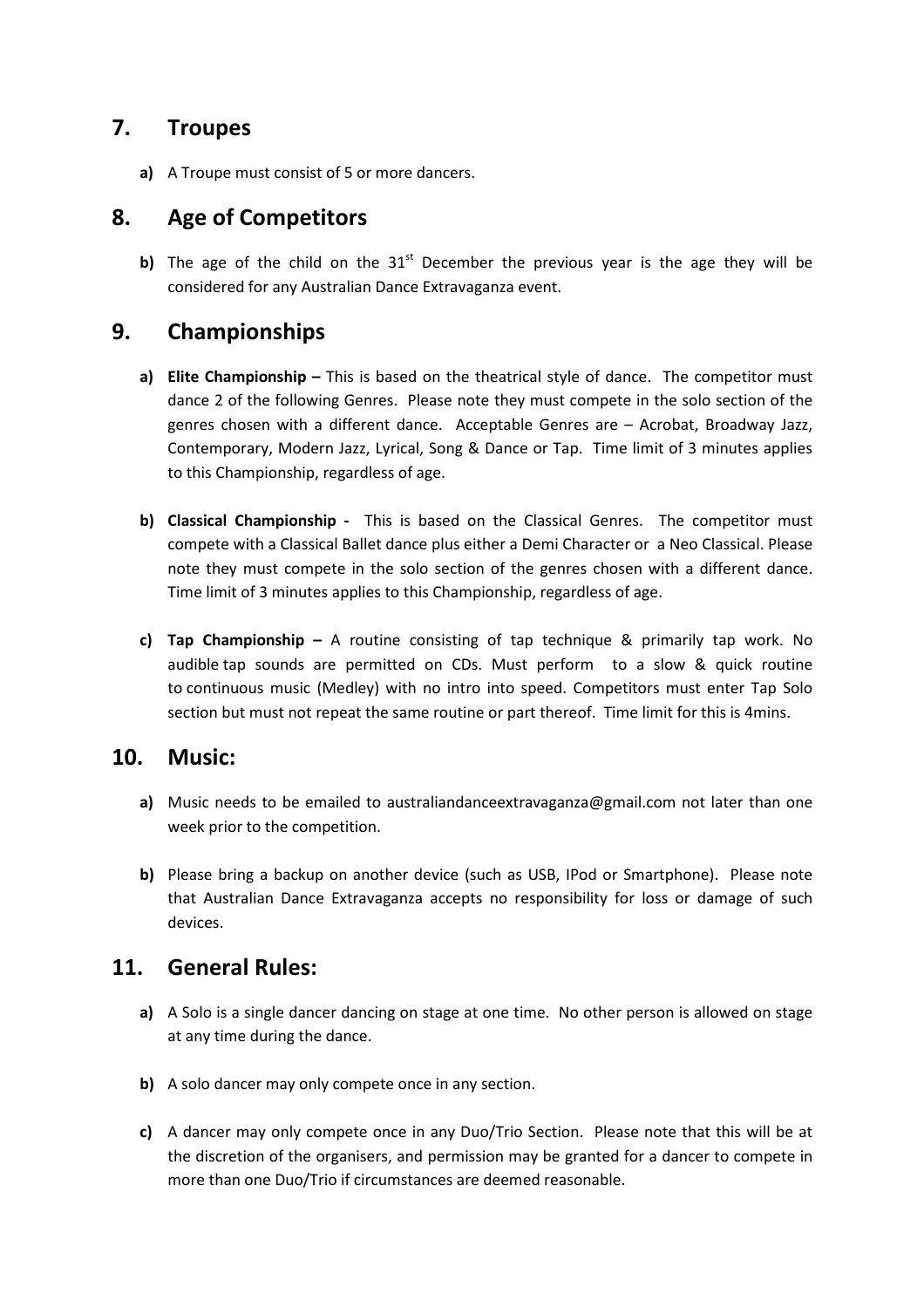- **d)** Props may be used for Solo, Duo/Trio & Troupes if the rules of that genre permit. Please note we do not provide a stage manager to set the props, it is the responsibly of the competitor(s) entered to organise someone to set them and remove them. This needs to be done as quickly as possible immediately before & after the dancer(s) have danced.
- **e)** If a competitor in a troupe or Duo/Trio/Quartet is injured or unable to dance for extenuating circumstances, then a substitute will be allowed at the discretion of the organisers, as long as the fit within the age criteria for the section.
- **f)** No one is permitted back stage other than competitors and their teachers. In the event no teacher is present then 1 parent may accompany the child back stage.

### **12. First Aid**

**a)** Please note it is a requirement of Australian Dance Extravaganza that all dance studios competing supply a First Aid Kit, and if there is no one there from your dance studio that you bring your own First Aid Kit. Australian Dance Extravaganza will not be held liable for any First Aid that may be required.

### **13. Change Rooms.**

- **a)** Please note change rooms will not be allocated to individual studios competing at any Australian Dance Extravaganza event. They are to be shared, and all behaviour within the change room is to comply with our Sportsmanship rulings. No Bullying, or bad behaviour will be tolerated by ADE and will result in penalties enforced by ADE such as aggregate points deduction, or in extreme cases disqualification of dancer or studio involved.
- **b)** Any photography in change rooms is strictly prohibited and will result in immediate disqualification of those involved. This is a serious breach of Child Protection laws. We have plenty of areas that photos can be taken, as we want you to capture your precious memories at our events.

#### **14. Venues**

- **a)** Australian Dance Extravaganza always tries to obtain suitable venues, at reasonable costs. Should any unforeseen circumstance arrive that requires a change of venue (for example COVID-19) we reserve the right to do this at any stage. We will notify everyone involved of the change of venue as soon as possible. If the venue is within 50kms of the original event, we will not be refunding any entry fees, however it is outside 50Kms then you are able to request a refund. If an alternate venue is unable to be obtained then you can opt to either hold your credit for the following year, or request a refund less any PayPal, Comps-Online and ADE admin/competitor fees.
- **b)** Please treat our venues with respect and leave them clean & tidy as you found them.